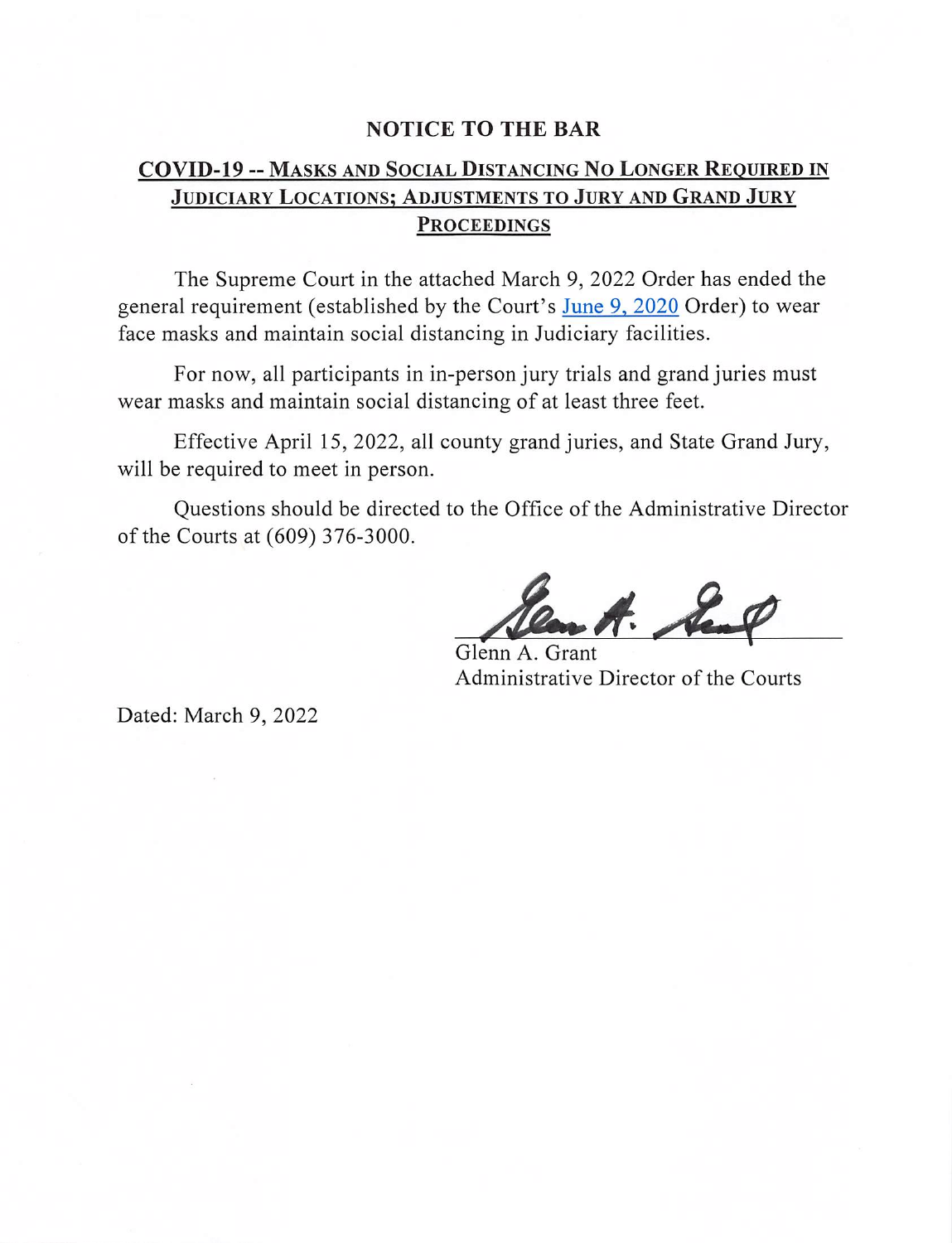## **SUPREME COURT OF NEW JERSEY**

The New Jersey Supreme Court has considered updated [guidance](https://www.cdc.gov/coronavirus/2019-ncov/your-health/covid-by-county.html) by the Centers for Disease Control and Prevention (CDC) and communicated with the New Jersey Department of Health (NJ DOH) regarding COVID-19 community levels in New Jersey. Consistent with new public health metrics, the Court no longer will require individuals in state court locations to wear masks or maintain social distancing, except that all participants in in-person jury trials and in-person grand juries will continue to wear masks and will maintain social distancing of at least three feet.

The Judiciary will continue to follow protocols designed to support public health and safety in all state court locations. Court users are also asked to continue to follow public health recommendations to reduce risks to themselves and others. Individuals who have tested positive for or been diagnosed with COVID-19 should comply with isolation requirements. As of today, those requirements include staying away from others for five days, or longer if symptoms persist, and wearing a face mask for at least five days after isolation ends. Individuals who have been exposed to COVID-19 should follow quarantine requirements. Whether based on COVID-19 or other factors, judges and court staff will continue to handle requests for virtual participation or rescheduling on a case-by-case basis.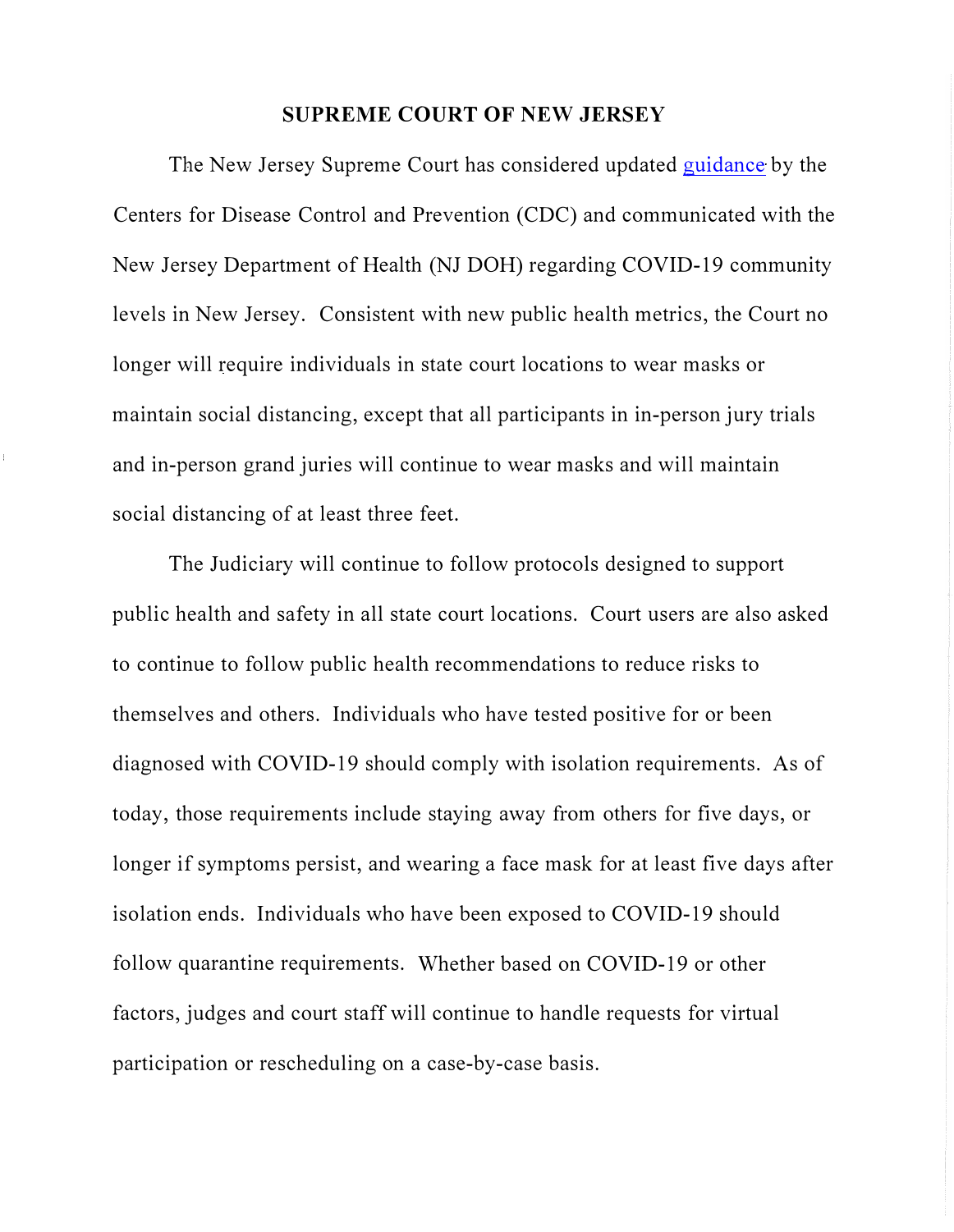Accordingly, it is hereby ORDERED that effective immediately and until further order:

- 1. The provisions of the Court's [June 9, 2020](https://www.njcourts.gov/notices/2020/n200610a.pdf?c=xCa) Order are concluded.
- 2. Individuals who enter or occupy a Judiciary facility (including Probation facilities and Judiciary areas of mixed-use facilities) are not required to wear a face mask or face covering, except as otherwise provided in this Order.
- 3. Individuals who enter or occupy a Judiciary facility can always choose to wear a face mask or face covering. The Judiciary will continue to provide face masks upon request.
- 4. Individuals who enter or occupy a Judiciary facility are not required to maintain social distancing, except as otherwise provided in this Order.
- 5. Jury Trials and Grand Juries.
	- a. All participants in in-person jury trials and in-person grand juries must wear a face mask. This requirement is subject to existing exceptions, including accommodating individuals who cannot wear a mask for medical reasons, and allowing participants to lower their mask when substantially distanced or separated by a barrier, subject to the judge's discretion;